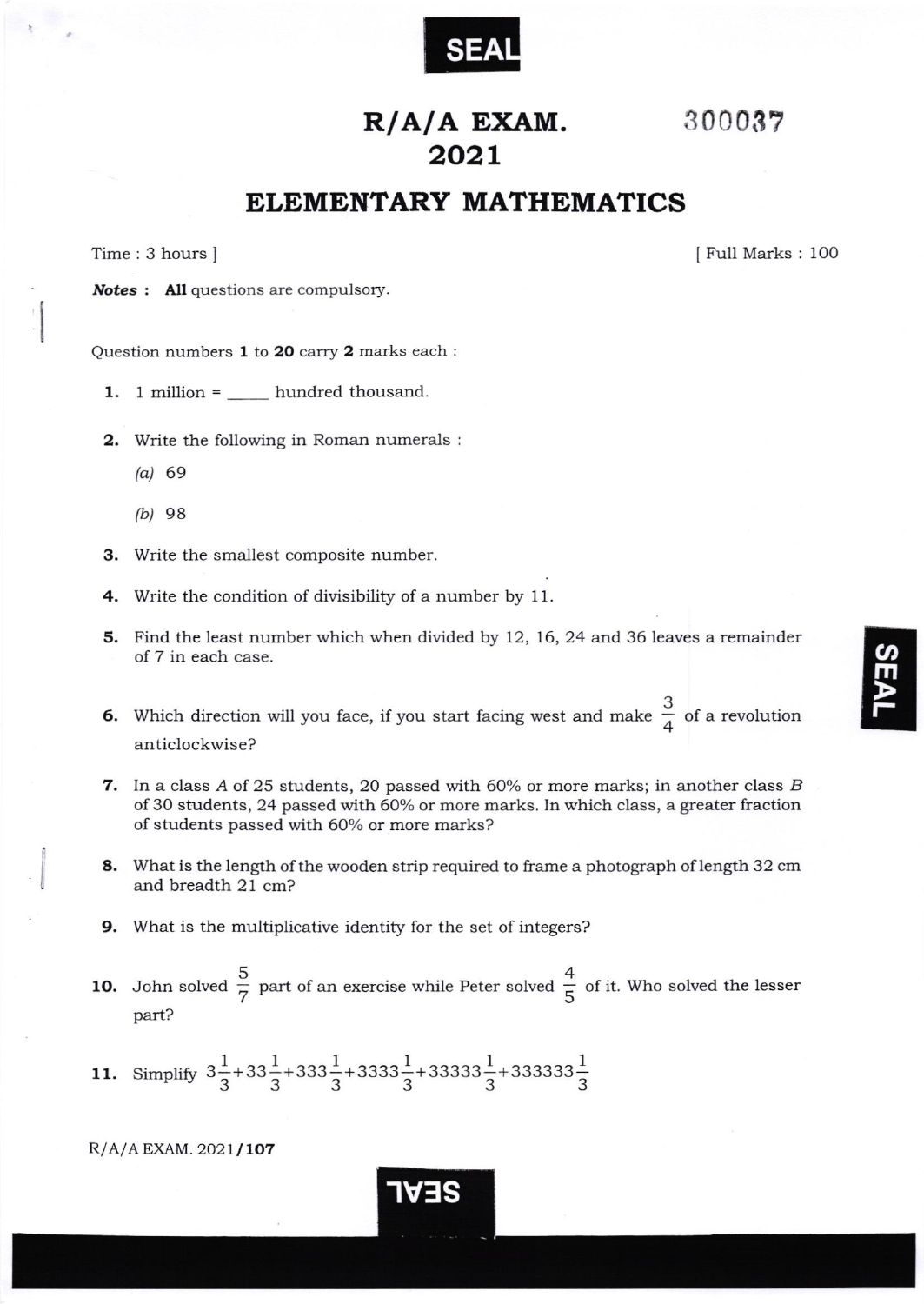- 12. Each side of a regular polygon is 2.89 cm in length. The perimeter of the polygon is 23.12 cm. How many sides does the polygon have?
- 13. A shopkeeper sells mangoes in two types of boxes, one small and one large. A large box contains as many as 6 small boxes plus 5 loose mangoes. Set up an equation which gives the number of mangoes in each small box. The number of mangoes in a large box is given to be 47.
- 14. Can two obtuse angles be supplementary ? Justify your answer.
- **15.** Find the value of x in the following figure if  $p \mid q$ :



**16.** Find the value of x in the following figure :



17. Write four congruence conditions of triangles.

**18.** Rahul bought a laptop and saved  $\bar{\tau}$  5,000 when a discount of 20% was given. What was the price of the laptop before the discount?

19. Arrange the following rational numbers in ascending order :

$$
\frac{-1}{3}, \frac{-2}{9}, \frac{-4}{3}
$$

20. The perimeter of a rectangular sheet is 100 cm. If the length is 35 cm, find its breadth. Also find its area.

 $R/A/A$  EXAM.  $2021/107$  2

<u>ທ</u> m  $\sum$  j

 $R/$ 

mast se